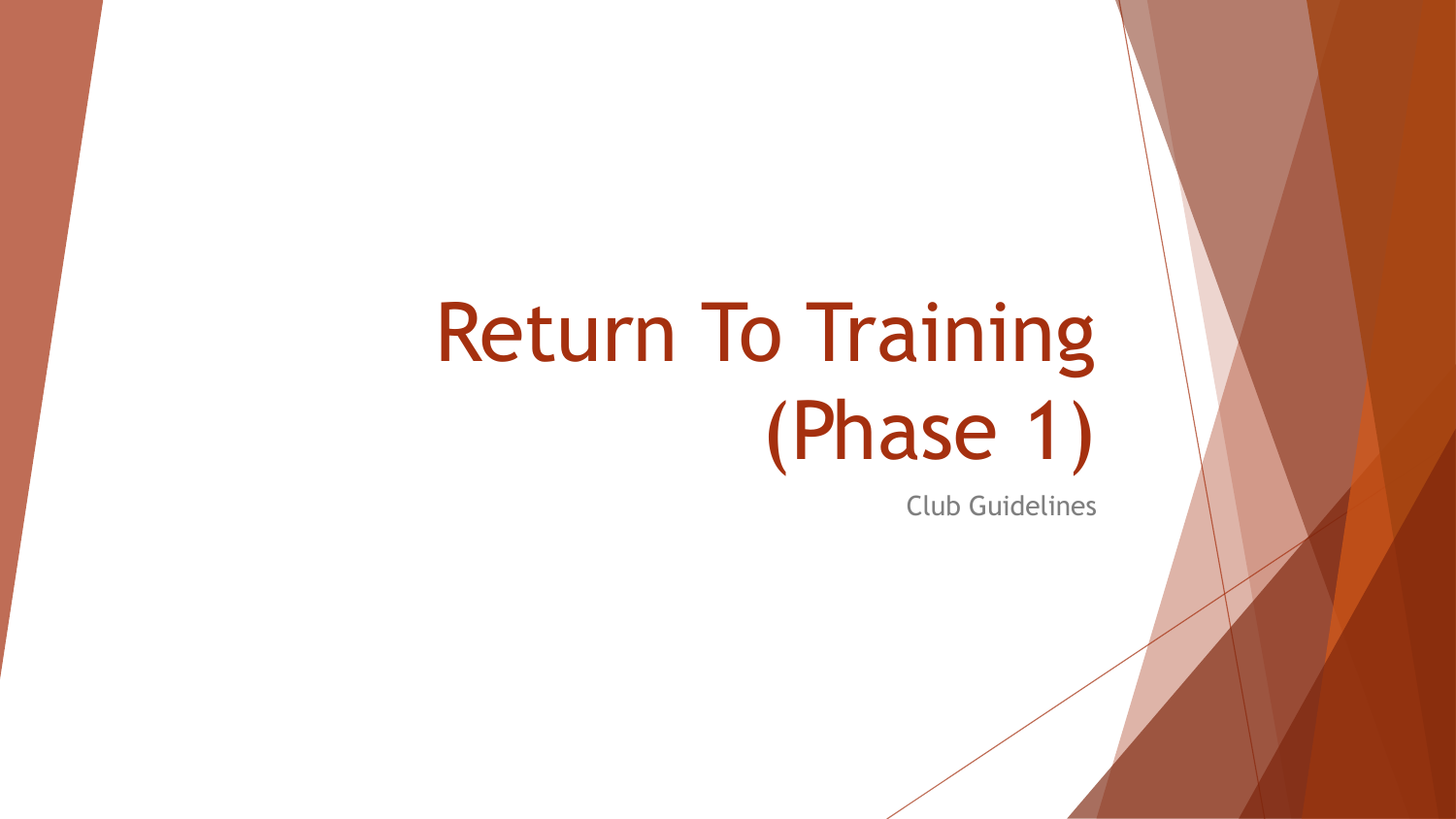## Entering & Exiting Facilities

- Swimmers must arrive and leave 'beach-ready'
- Swimmers will gather (socially distanced) on the bridge by the front door of Richmond Pool
- **EXED Swimmers will be required to wear a mask when entering and leaving** the facility (Richmond pool requirement)
- **EX Swimmers will have temperature checked by a COVID volunteer prior** to be allowed entry into the facility
- Swimmers will move in a one-way fashion, down the stairs, through the changing rooms and directly onto their poolside station
- Swimmers will have a designated station on poolside for pre/post-pool, drying and clothing storage
- On session completion, swimmers will be required to move back out of the building, the same way they came in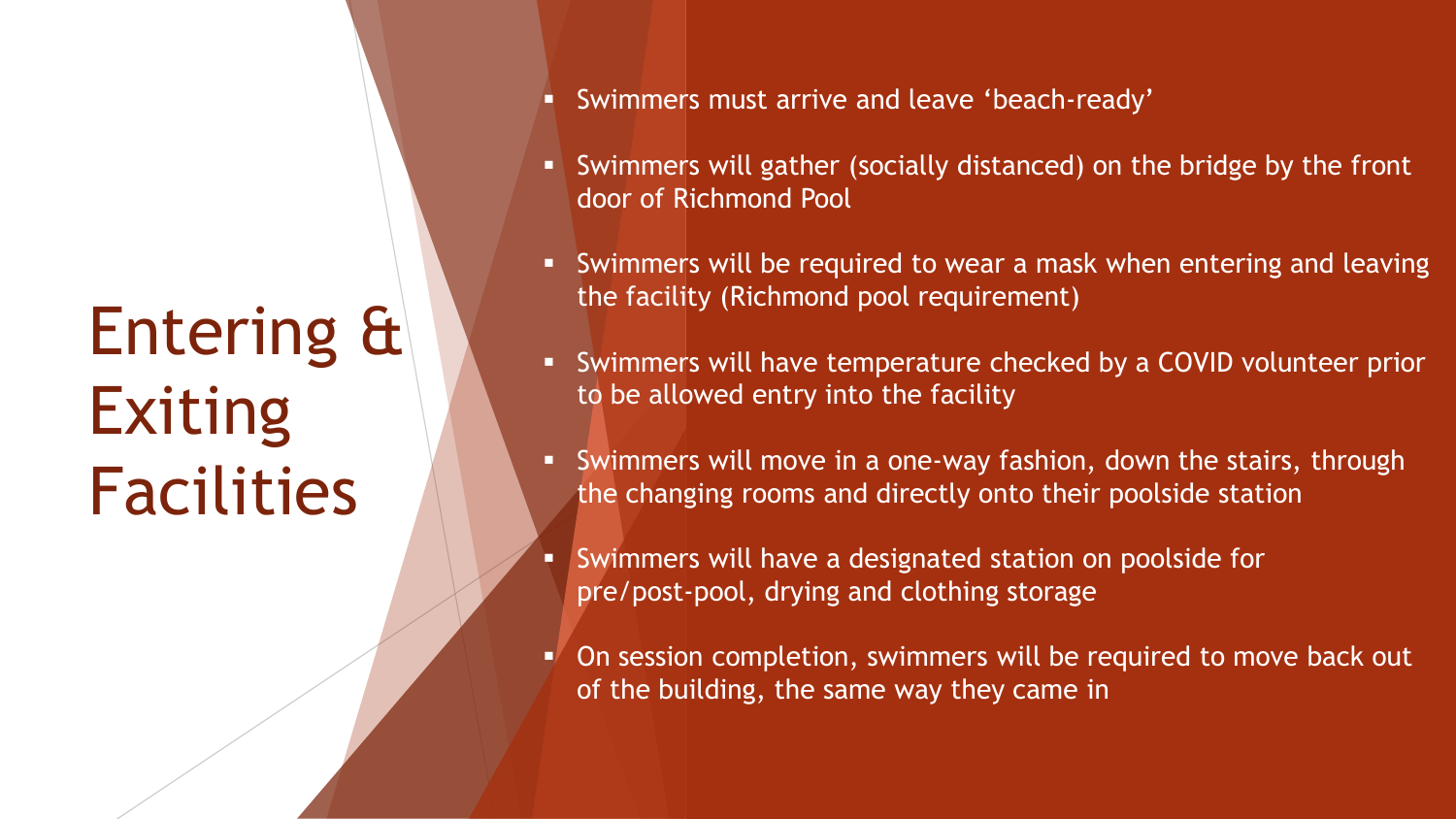## Pre/Post-Pool (Richmond Pool)

- With 1m+ spacing between each swimmer we will utilise the length of the pool hall
- Given the space around the poolside we will be able to distribute members accordingly
- Orange Session 1
- Green Session 2
- Session 2 will utilise the opposite poolside to session 1 to ensure no contamination of equipment / belongings

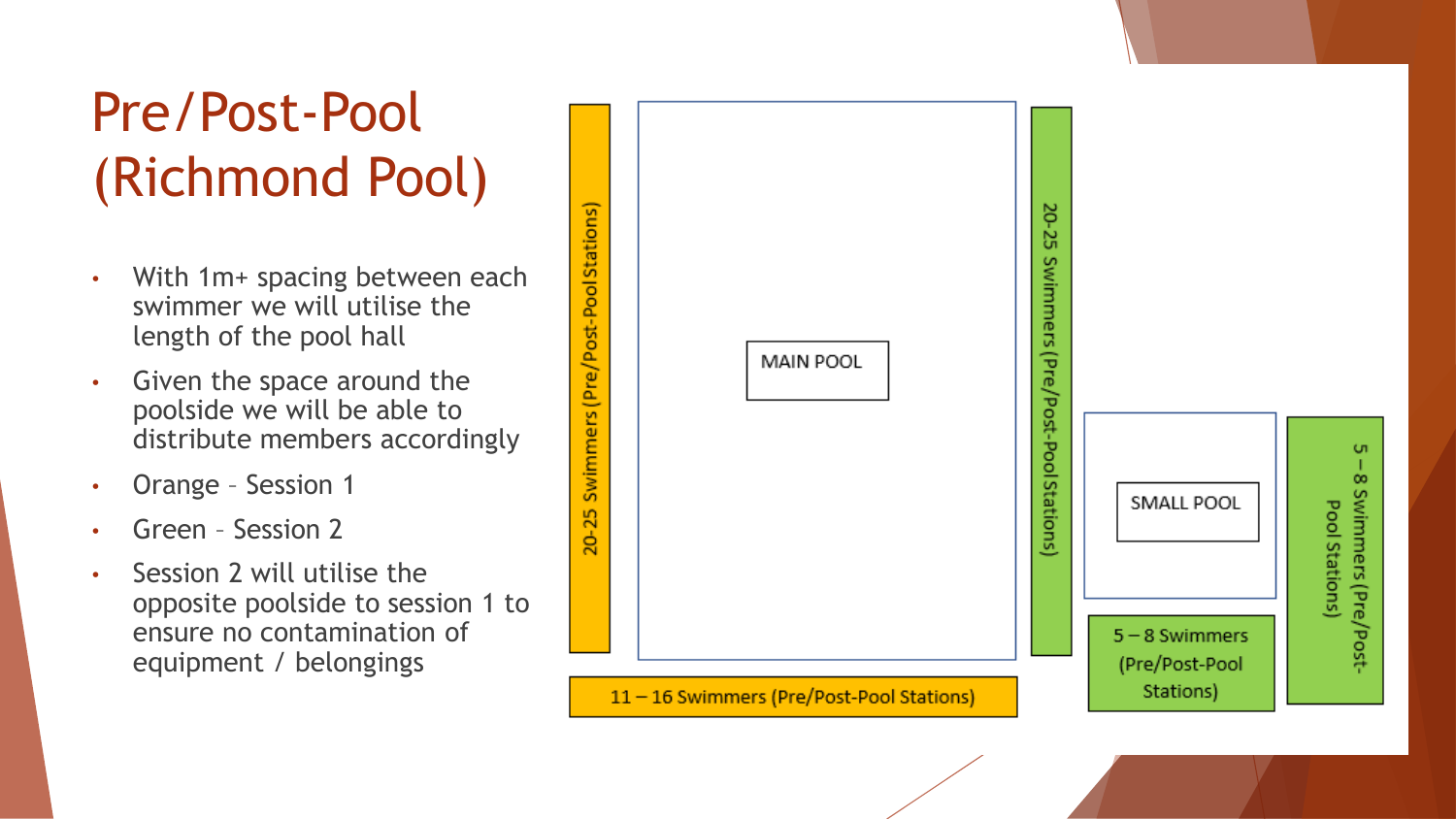### Pre/Post-Pool (Catterick Pool)

- With 1m+ spacing between each swimmer we will utilise the length of the pool hall
- Given the space around the poolside we will be able to distribute members accordingly
- Orange Session 1
- Green Session 2
- Session 2 will utilise the opposite poolside to session 1 to ensure no contamination of equipment / belongings



နှ ម្ព

Swimmers

(Pre

/Post-Pool Stations

Swimmers (Pre/Post-Pool Stations)

œ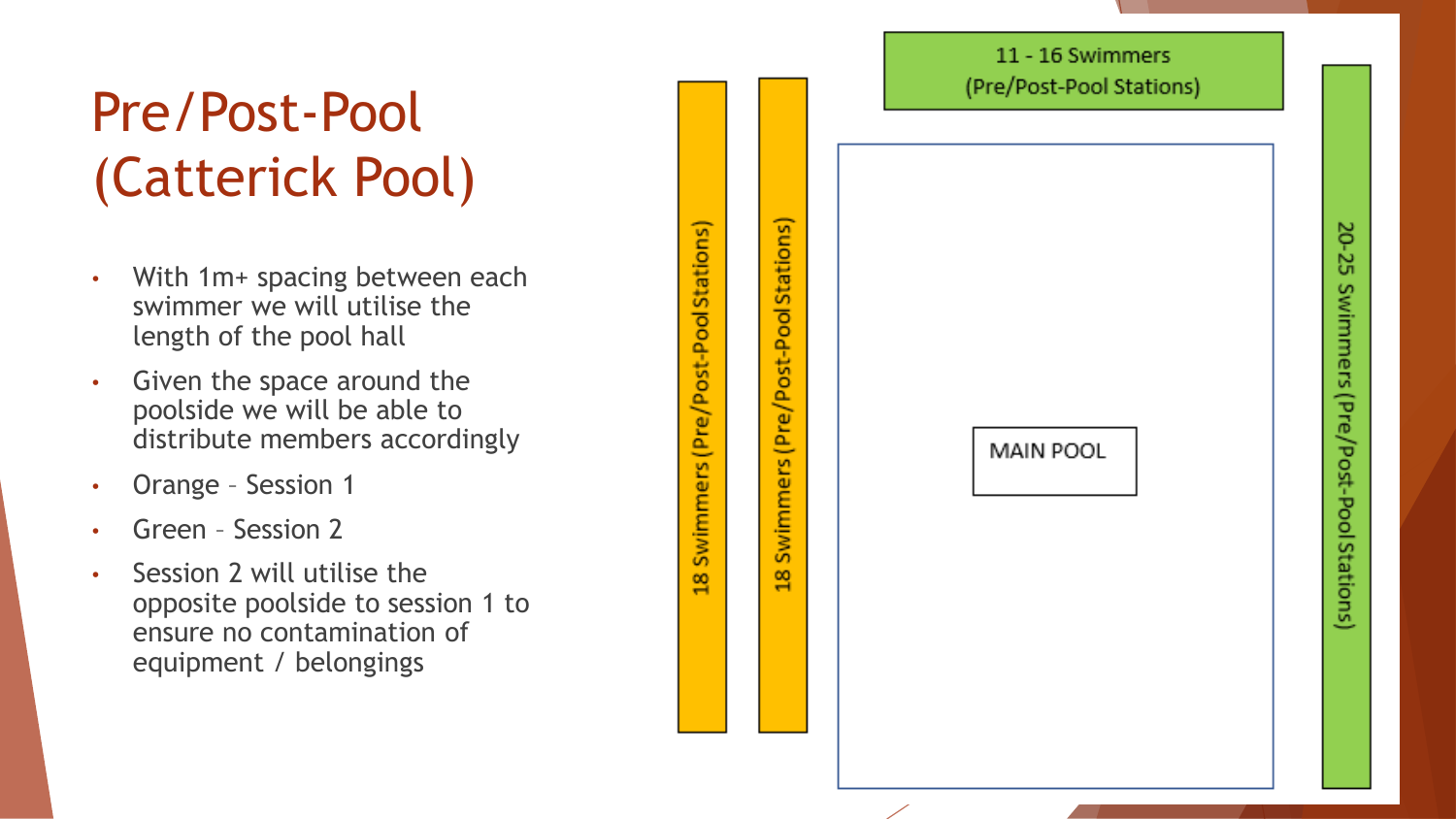## Moving in & Out of the Pool

The swimmers will move towards their lane, utilising social distancing

All swimmers will enter the water at one end of the pool, starting with the 3 swimmers allocated to the starting end, meaning they swim 50m to their 'stop/start' point

The next 3 swimmers (in the same lane), allocated to the turning end will follow on behind, only swimming 25m to their 'stop/start' point.

This process will start with the furthest lane first

When the session has finished, swimmers will exit the pool from one end, starting with the lane furthest away from the pre/post-pool stations.

Again this will work to ensure swimmers move onto their station, adhering to social distancing measures.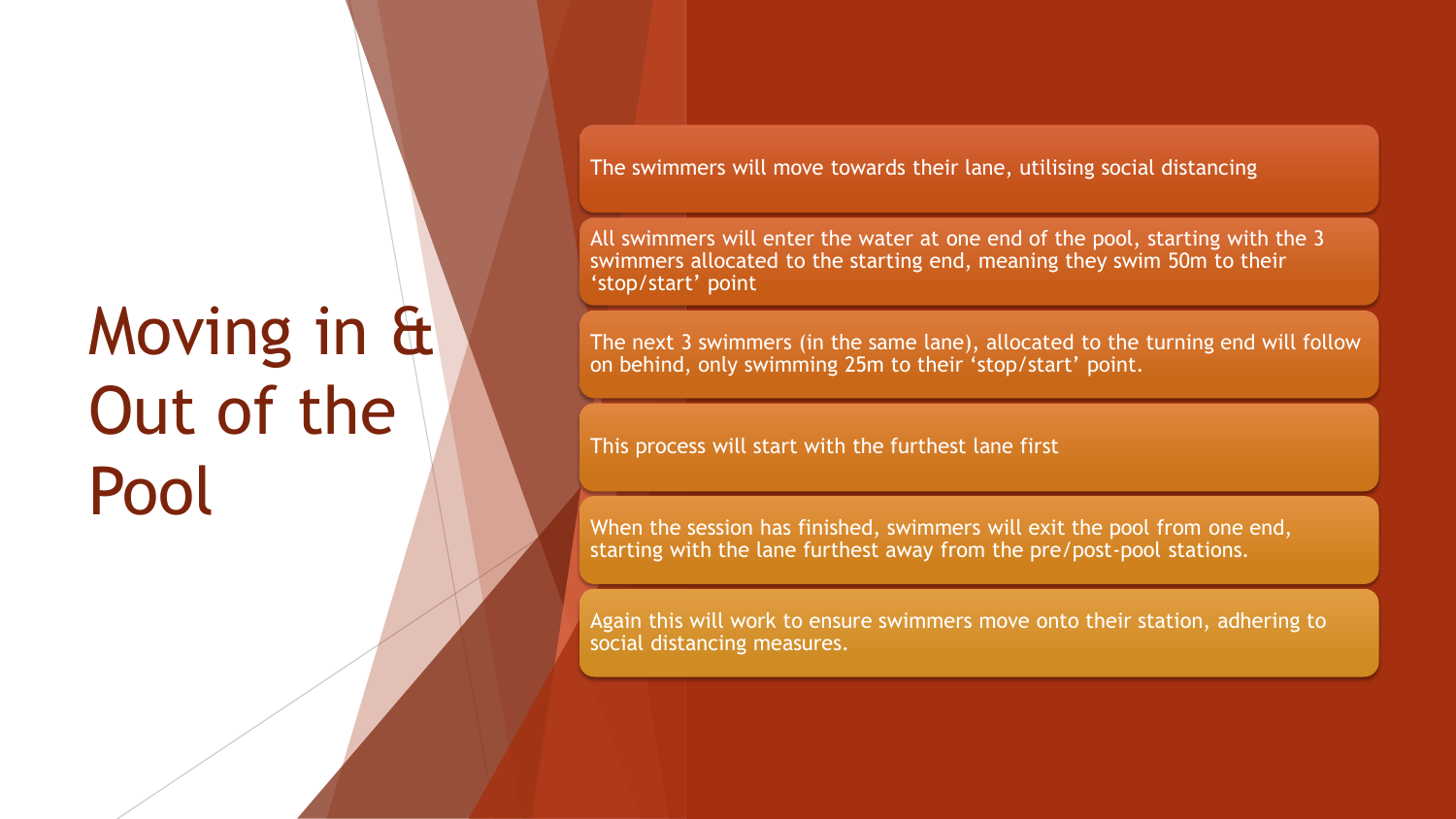## In-Pool

- Maximum of 6 swimmers per lane
- 3 with a 'stop/start' point at Shallow End
- 3 with a 'stop/start' point at Deep End
- All 'stop/start' points are at least 1m+ apart
- All swimmers will travel anti-clockwise
- Swimmers will 'set-off' at 5m intervals
- Passing swimmers will be low risk
- Younger/Para swimmers may have 'stop/start' at one end of the pool to ensure they can stand (they will still be grouped at least 1m+ apart)

#### **Coaching**

- Once all swimmers enter the pool, coaches will be able to move around the poolside
- Given that swimmers will be at opposite ends of the pool, delivery is likely to take place from a mid-point, to ensure visibility and clarity.
- Delivery at closest point will be no closer than 4m with a raised voice.

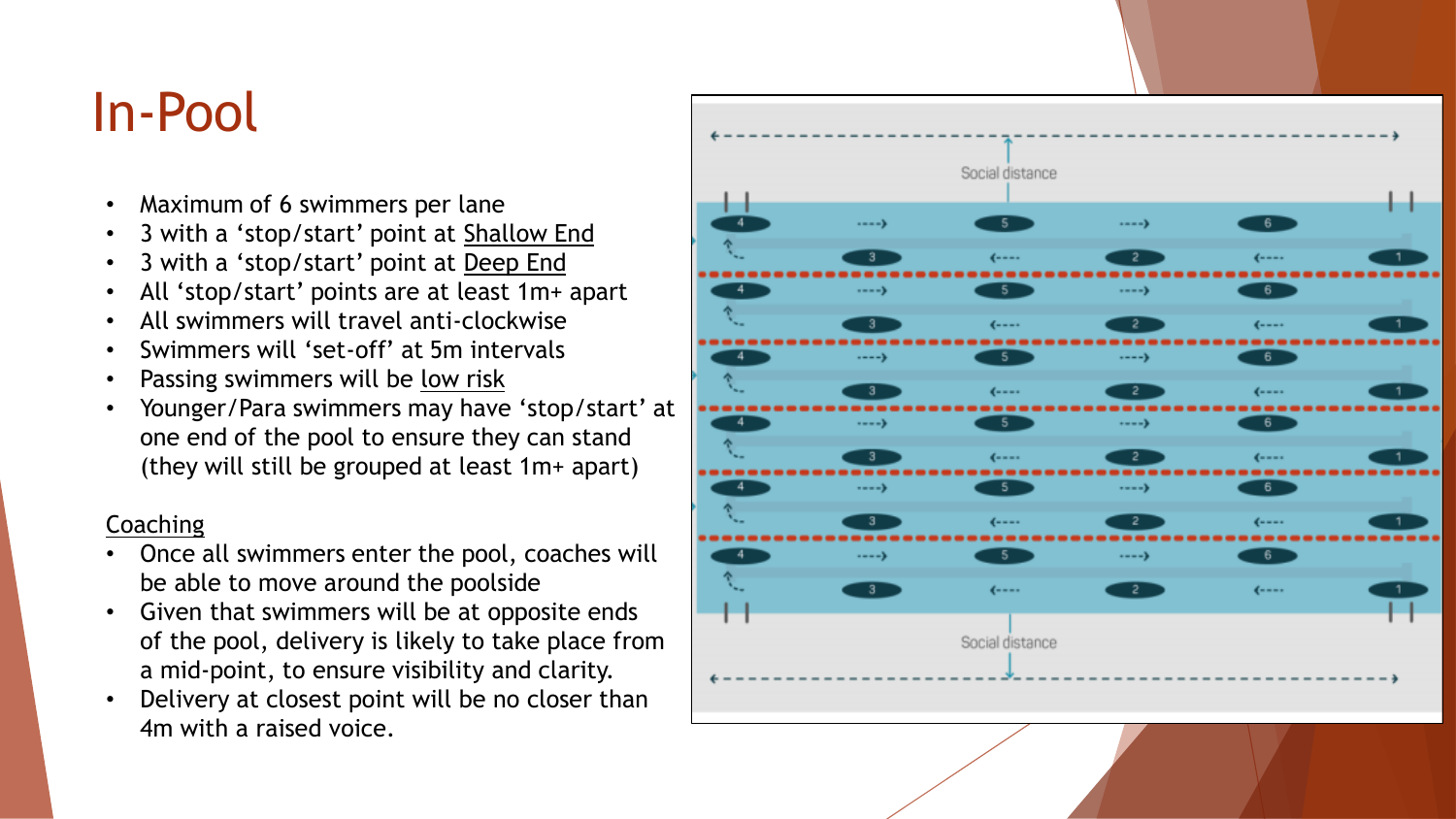## Stop/Start Points

- All swimmers at least 1m apart
- Younger/Para swimmers can group at one-end only, but will adhere to social distancing